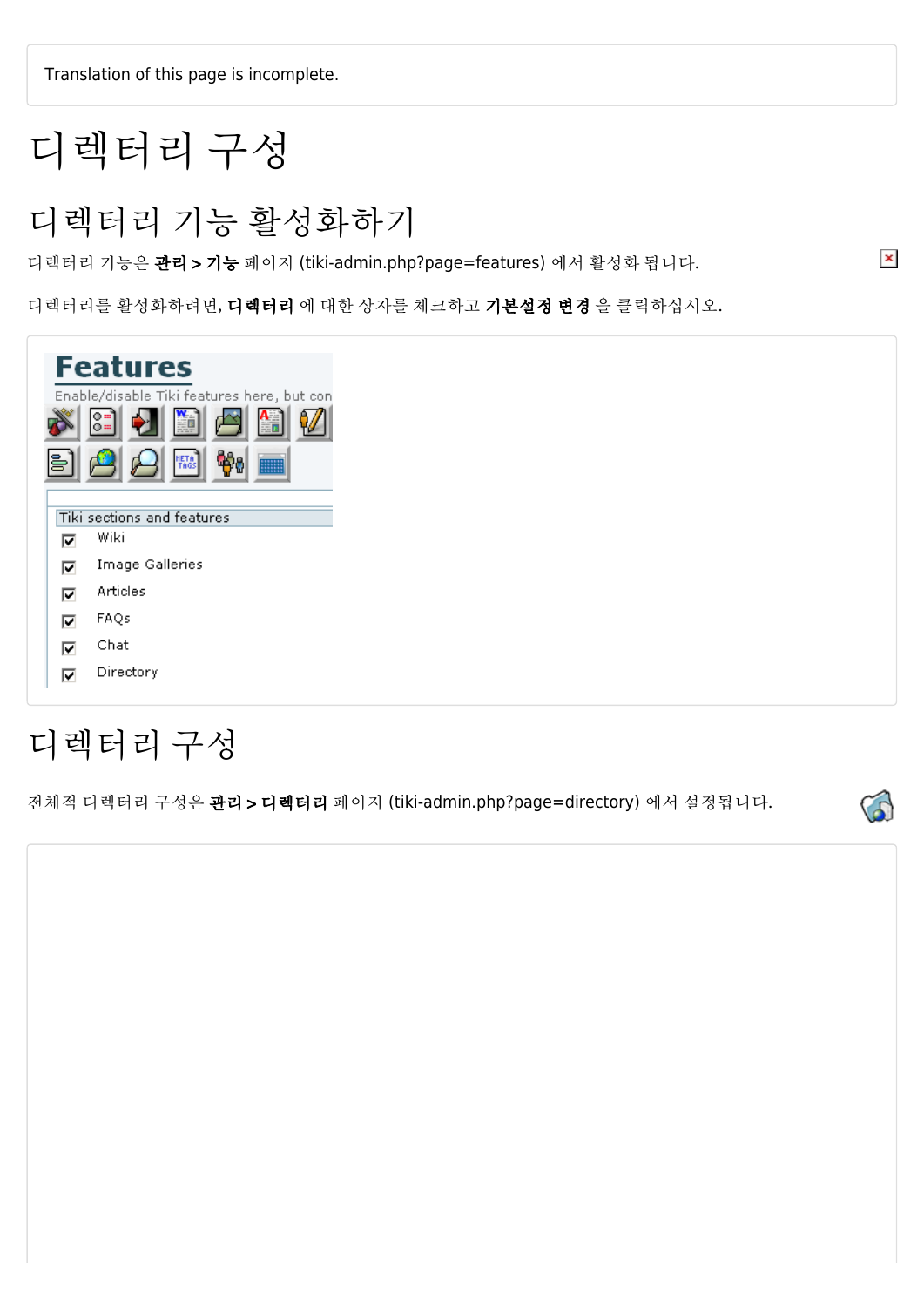| <b>Administration: Directory</b><br>Directory settings                                                                    |                 |
|---------------------------------------------------------------------------------------------------------------------------|-----------------|
| ※ドロラニメータには国<br>自国文艺商西人女                                                                                                   |                 |
| <b>Tip</b>                                                                                                                |                 |
|                                                                                                                           |                 |
|                                                                                                                           |                 |
| To configure your directory, find "Admin directory" under "Directory" on the<br>Directory $\bigcirc$                      |                 |
|                                                                                                                           | $3 \vee$        |
|                                                                                                                           | 20              |
| application menu, or Click Here.<br>Number of columns per page when listing categories<br>Links per page<br>Validate URLs |                 |
|                                                                                                                           |                 |
|                                                                                                                           |                 |
| enable cool sites<br>Show Country Flag<br>Method to open directory links                                                  | New Window<br>× |

지정해줘야 하는 설정들이 있습니다:

| 필드                       | 설명                                                                                                                                                                                                                        |
|--------------------------|---------------------------------------------------------------------------------------------------------------------------------------------------------------------------------------------------------------------------|
| 범주들을 나열할 때<br>페이지 당 행 수  | 디렉터리 범주들이 표기될 행 수를(1 에서 6 사이에서) 선택합니다. 디렉터리 범주는 하나<br>의 긴 목록 (하나의 행)으로 혹은 6개까지의 행으로 표기될 수 있습니다.                                                                                                                           |
| 페이지 당 링크                 | 페이지 당, 표기될 디렉터리 항목들의 수를 지정합니다. 티키가 첫 페이지에 지정된 링크 수<br>를 표기한 후에, 사용자를 링크의 추가 페이지로 안내할 것입니다.                                                                                                                                |
| URL 유효화                  | 이는 사용자가 제출한 링크들이 디렉터리에 추가되기 전에 관리자 혹은 편집자에 의하여<br>유효화 (승인)되는 것을 의무화 하는 것을 활성화 합니다. 만약 제출된 링크들이 관리자 혹<br>은 편집자에 의하여 우선 유효화 되지 않고 디렉터리에 직적 입력된다면, 이 항목은 체크되<br>지 않아야 합니다.                                                   |
|                          | 다른 티키 권한과 마찬가지로, 디렉터리 링크를 유효화할 권한은 그룹 기반으로 주어집니<br>다. 다른 이들이 링크를 유효화하는 것을 활성화하려면, 적절한 권한 -<br>tiki p validate links - 이 반드시 관리 > 그룹 페이지 (tiki-admingroups.php) 상에서 주어<br>져야만 합니다 (권한 참조). 이 그룹은 범주가 추가되거나 편집될 때 나타나게 됩니다. |
| <b>Enable cool sites</b> | This puts the cool sites link on the Directory navbar and activates the "Directory<br>ranking" page, which lists the most-visited sites in the Directory in descending order.                                             |
| <b>Show country flag</b> | Specify if the country flag is shown for each directory item.                                                                                                                                                             |
|                          | This option was introduced in Tiki 2.0.                                                                                                                                                                                   |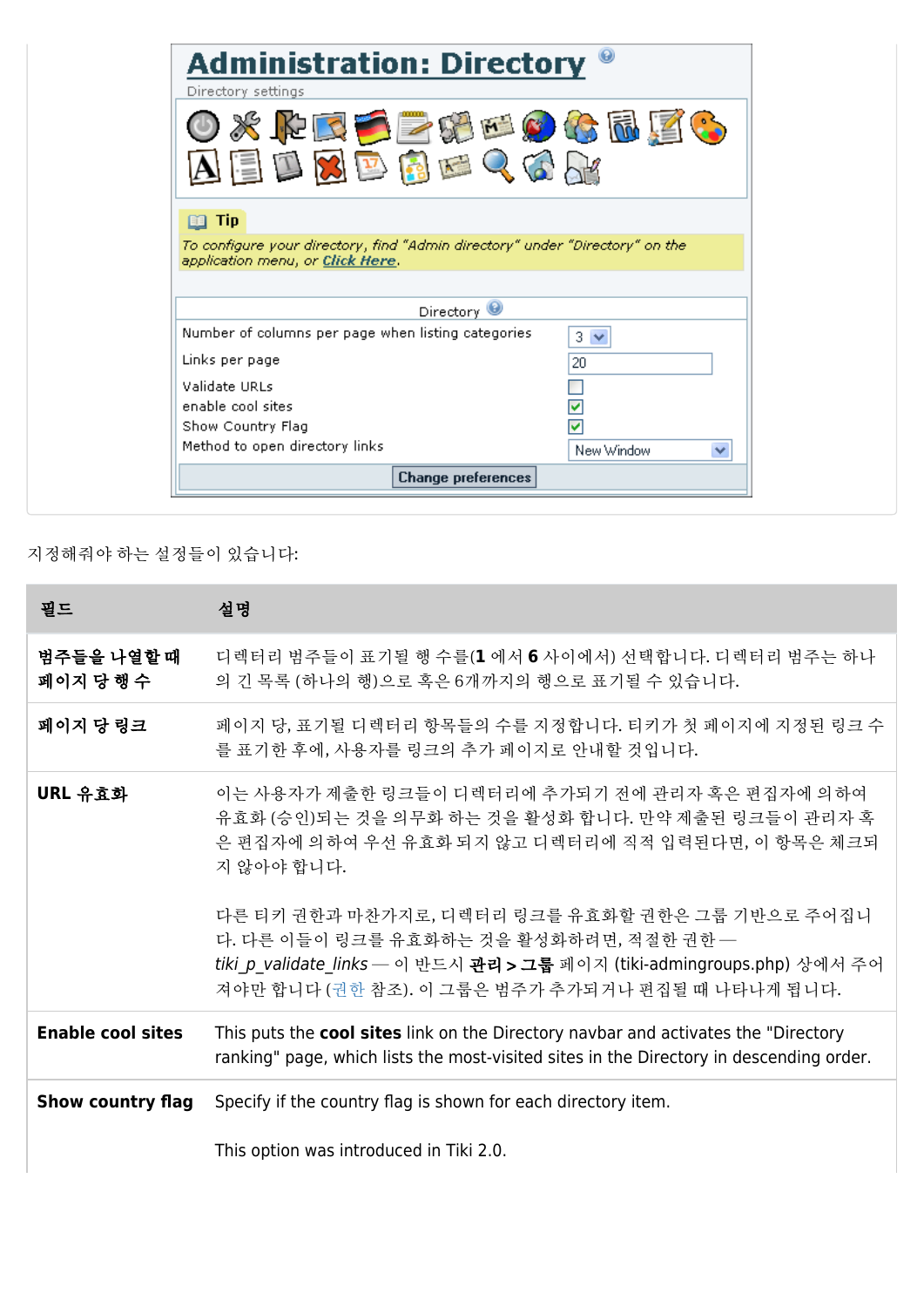| 필드                                       | 설명                                                                                                                                                                                                                                                                                                                        |
|------------------------------------------|---------------------------------------------------------------------------------------------------------------------------------------------------------------------------------------------------------------------------------------------------------------------------------------------------------------------------|
| <b>Method to open</b><br>directory links | Specify how Tiki links to each item in the directory:<br><b>Replace current window:</b> Close the Tiki window and open the linked site in its place.<br><b>Open new window:</b> Put the Directory page in the background, but keeping it open<br><b>Inline frame:</b> Display the linked web page in Tiki's center column |

# Directory Administration

To open the **Directory Administration** page (tiki-directory\_admin.php), go to the **Application Menu** and select **Admin directory** from the **Directory** menu items. (See screenshot below.)

The top navigation bar of the Directory Admin page contains these links:

- **browse** Browse the Directory.
- **admin** Admin the entire Directory.
- **categories** Admin Directory categories.
- **related** Admin Directory category relationships.
- **sites** Add, delete or edit sites.
- **validate** Validate links submitted by users.

The admin links in the navbar (which is displayed on all Directory pages) are repeated in the admin menu at the bottom of this page, perhaps with a **settings** link to the Tiki Admin > Directory page (tikiadmin.php?page=directory), depending on the viewer's permissions.

Tiki maintains several Directory statistics:

- **There are valid sites** The number of valid (approved) site links. These are the links that are active in the Directory. ("Valid" doesn't necessarily mean that a link works without errors, but just that it has been accepted for use in the Directory.)
- **There are invalid sites** The number of links that have not been validated (approved) by an admin or editor.
- **There are categories** The number of categories. These are specific to the directory and are not the same as Tiki Categories (see [Category](https://doc.tiki.org/Category)), though they can be "Categorized" and thus come under one or more global Tiki Categories. This stat contains a link to the **Admin directory categories** page.
- **Users have visited \_ sites from the directory** The number of clicks by users on Directory links to other Web sites.
- **Users have searched \_ times from the directory** The number of searches made in the Directory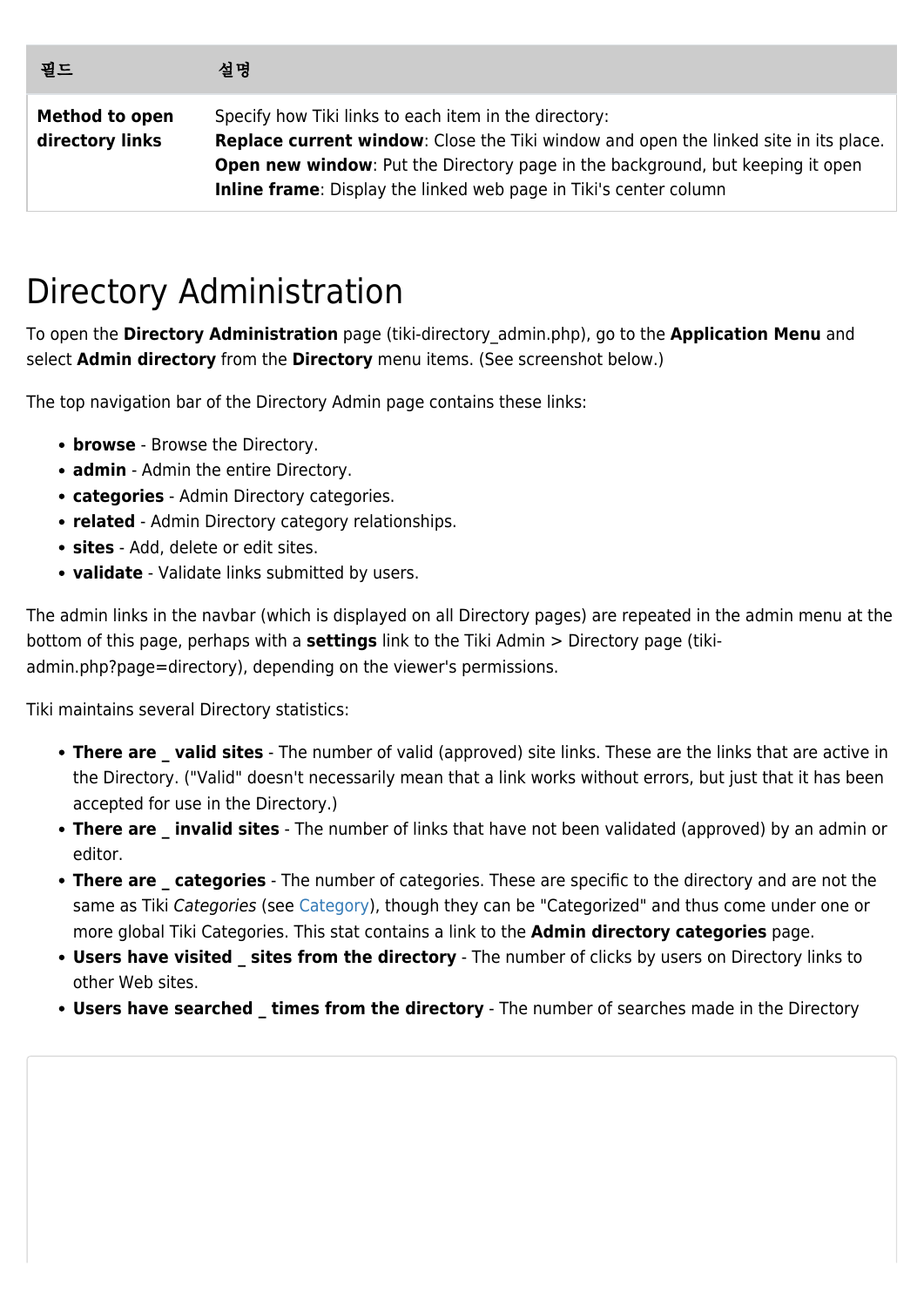#### **Directory Administration**

browse admin categories related sites validate

#### **Statistics**

There are 0 invalid sites There are 39 valid sites There are 11 categories Users have visited 77 sites from the directory Users have searched 8 times from the directory

#### Menu

- · Admin categories
- Admin sites
- Admin category relationships
- Validate links
- $\bullet$  Settings

### Category management

Clicking on **categories** opens the **Admin directory categories** page, which displays the Parent category (a drop-down list), a form to add a new category, and a list of subcategories under the current parent category.

Note that categories are arranged as parents and children. Above all the child categories is the **Top** category. You can create subcategories under the **Top** category or any other category by first selecting the category as the Parent category, using the drop-down menu. Then, complete and submit the Add a directory category form to make a new child category under this parent.

The options are:

- **Name** Category name
- **Description** Category description
- **Children Type** When browsing the category tree a line of text will be displayed below the category name. You can choose what goes in this line: the most-visited subcategories, the category description, or random subcategories.
- **Maximum number of children to show** Once you decided what will be displayed below the category you can set up how many items will be displayed. You can choose none to eliminate the line below the category name. Note that if you decide to show the category description this option has no effect.
- **Allow sites in this category** Whether sites can be added to this category or not. You might prohibit sites in a category if you only want to use it to contain other subcategories.
- **Show number of sites in this category** If enabled the number of sites in the category will be displayed next to the category name.
- **Editor group** You can indicate a Tiki group that will have admin permission for this category. These editors will be able to validate sites.
- **categorize** In addition to the categories of the directory, Tiki also uses global categories that apply to all objects within it. This option allows you to put your directory category within a Tiki category. To do so, first click show categories to see which Tiki categories are available (as has already been done in this screen shot). Select the appropriate categories and check categorize this object. See [Category](https://doc.tiki.org/Category) for more information on Tiki categories.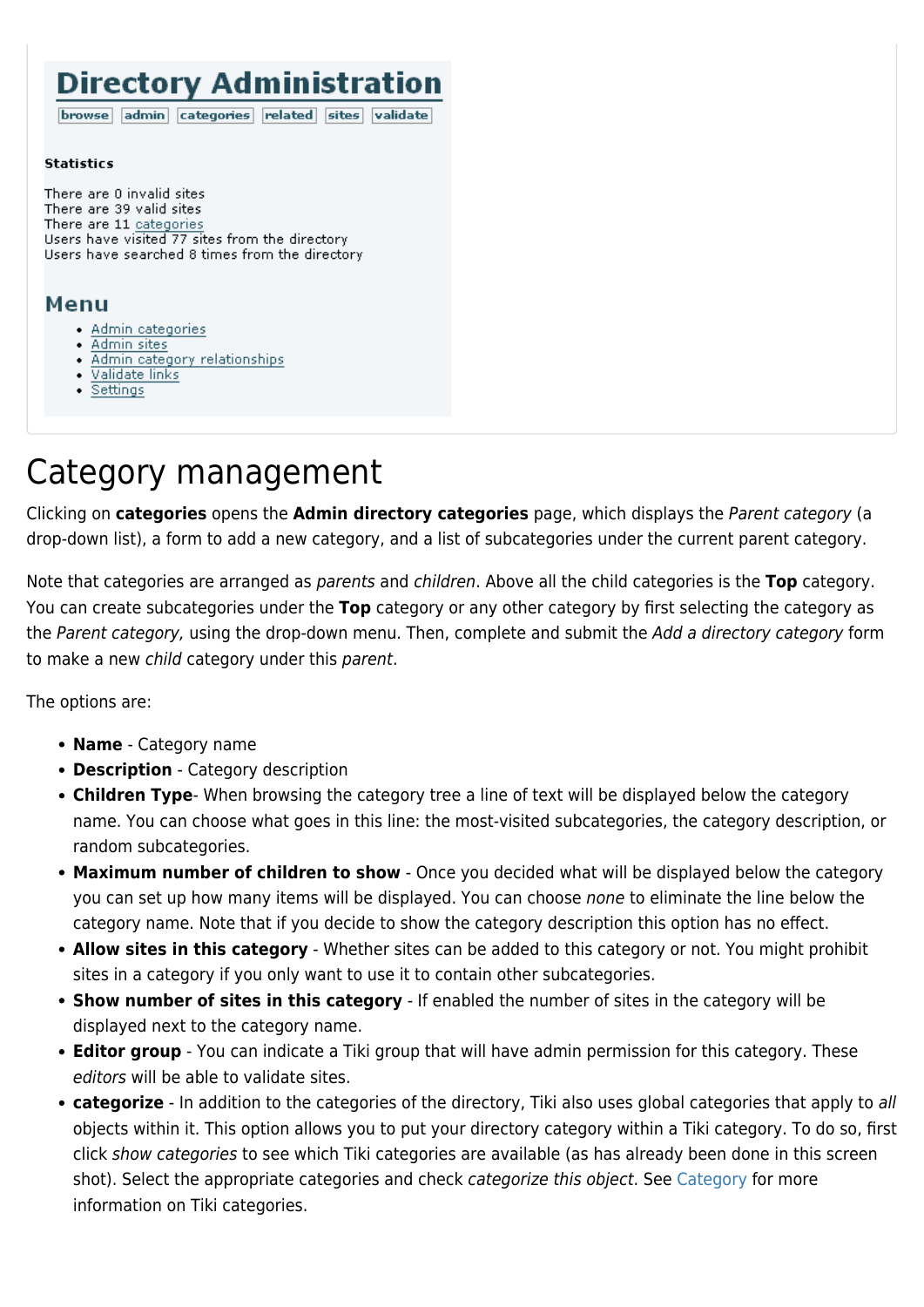| related<br>admin categories<br> browse | validate<br>$ $ sites                       |
|----------------------------------------|---------------------------------------------|
| Parent category:                       |                                             |
| Top<br>EO.                             |                                             |
| Add a directory category               |                                             |
| Name:                                  |                                             |
| Description:                           |                                             |
|                                        |                                             |
| Children type:                         | Most visited sub-categories $\  \bullet \ $ |
| Maximum number of children to show:    | 3                                           |
| Allow sites in this category:          | ⊽                                           |
| Show number of sites in this category: | ⊽                                           |
| Editor group:                          | None                                        |
| Categorize                             | [ show categories   hide categories ]       |

At the bottom of the Admin directory categories page is a list of directory subcategories for the parent category indicated by the drop-down menu at the top of the page.

| name                      | cType | view | allow | count | editor | action                            |
|---------------------------|-------|------|-------|-------|--------|-----------------------------------|
| $\overline{\text{css}}$   | o     | 1    | y(12) | n.    |        | $\ast$ X                          |
| <b>Graphics and Fonts</b> | Id    |      | y(1)  | n     |        | $\parallel$ $\mathbb{Z}$ $\times$ |
| <b>Other</b>              | Id    | 3    | y (6) | n.    |        | $\parallel$ $\mathbb{Z}$ $\times$ |
| <b>Scripting</b>          | ld    | з.   | y(1)  | n     |        | $\parallel$ $\mathbb{Z}$ $\times$ |
| <b>Tiki CMS</b>           | Id    | 3    | y(4)  | n.    |        | $\ast$ X                          |

Its columns indicate how a sub-category was configured with the Add a directory category form:

- **name** -In this example, four names are shown.
- **cType** -Children type (d = description in this example).
- **view** -Maximum number of children to show.
- **allow** Allow sites in this category.
- **count** Show number of sites in this category (number of sites in parenthesis).
- **editor** Editor group. In this example, a group named editor has been used.
- **action** Buttons to relate, edit, and delete categories, respectively.

### Related categories

In addition to a category being able to contain other categories, it can also be directly related to another. This is useful when, for example, there is some logical connection between categories and a person browsing one category would benefit from seeing the other. The related category link functions as a "See also..." reference.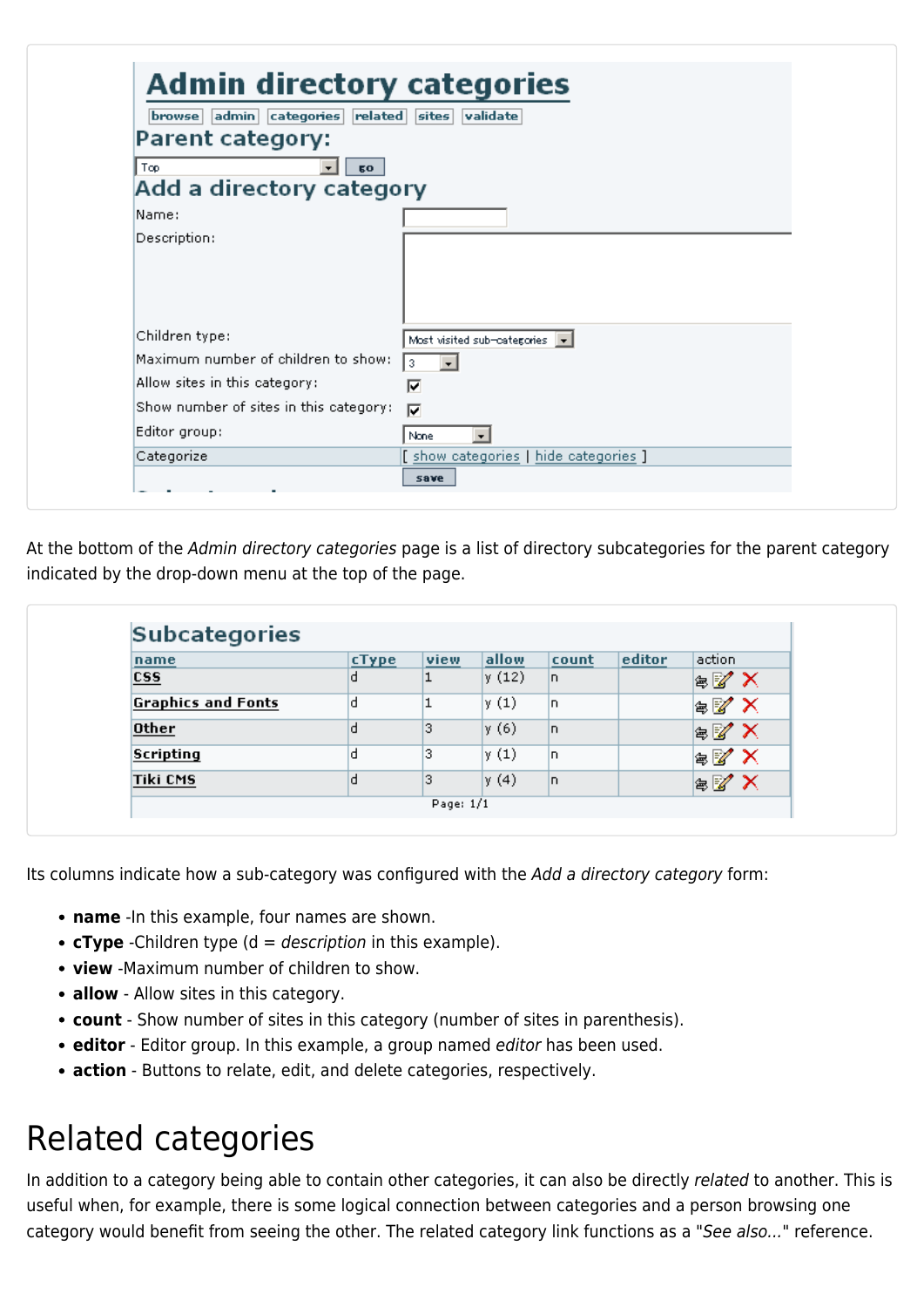Clicking on **related** displays the **Admin related categories** page.

To create a relationship between two categories:

- 1. Select a **Parent category** from the drop-down list. In this instance, "Parent category" is rather a misnomer here; it simply means the category for which a relationship is to be assigned.
- 2. Select the to-be-related category from the **Add a related category** drop-down list.
- 3. Check **mutual** if the relationship is to be indicated from both categories (A=>B, B=>A) or leave it unchecked for an unrequited bond.
- 4. Click the **save** button to create the relationship.

| admin<br>browse  <br><b>Parent category:</b> | <b>Admin related categories</b><br>categories related<br>validate<br>sites |
|----------------------------------------------|----------------------------------------------------------------------------|
| Scripting                                    | KO.<br>Add a related category                                              |
| Category:                                    | CSS.<br>$\blacktriangledown$                                               |
| Mutual:                                      |                                                                            |
|                                              | save                                                                       |

Under Related categories, you will see a drop-down list of the categories that are related to the selected "parent category". Relationships can be updated or removed here.

| <b>Related categories</b> |                  |
|---------------------------|------------------|
| category                  | action           |
| <b>CSS</b>                | update<br>remove |
|                           | Page: 1/1        |

### Admin sites

Click on **sites** to display the **Admin sites** page.

The **Parent category** drop-down menu includes all categories in the Directory that can contain sites directly. (A category for which "contain sites" was not checked will not appear in this list.) Selecting "all" displays all sites, in the table below; selecting one of the categories displays the sites in that category.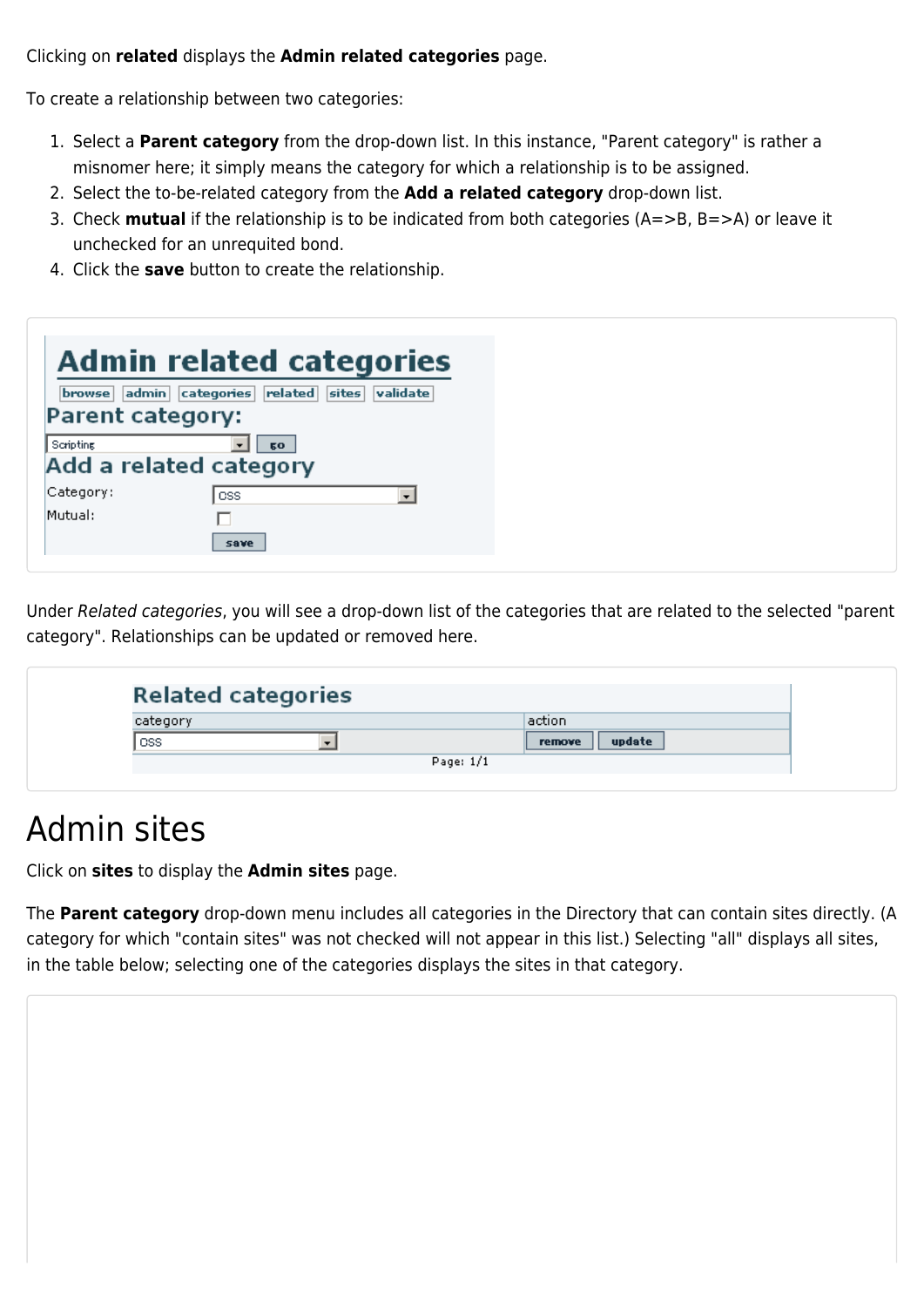| <b>Admin sites</b><br>browse<br><b>Parent category:</b>                                                                                                                                      | admin categories                 | validate<br> related <br>sites |  |
|----------------------------------------------------------------------------------------------------------------------------------------------------------------------------------------------|----------------------------------|--------------------------------|--|
| ia∥<br><b><i><u>Prosessore</u></i></b><br>l all<br><b>CSS</b><br>Graphics and Fonts<br>Graphics and Fonts>Fonts<br>Graphics and Fonts>Free Graphics<br>Graphics and Fonts>Tutorials<br>Other |                                  | EO.                            |  |
| Scripting<br>Scripting>Ready-made Scripts<br>Scripting>Tutorials<br>Tiki CMS<br>Tiki CMS>Other CMSs                                                                                          |                                  |                                |  |
| Categories:                                                                                                                                                                                  | <b>CSS</b><br>Graphics and Fonts | Denskies and EasteNEaste.      |  |

| name                                                      | url                                              | country hits valid action |   |    |        |
|-----------------------------------------------------------|--------------------------------------------------|---------------------------|---|----|--------|
| <b>Tiki</b> Wiki<br>Documentation                         | http://doc.tikiwiki.org/tiki-index.php           |                           | 0 | In | B,     |
|                                                           | categories: Tiki CMS                             |                           |   |    |        |
|                                                           | Unix Time Converter  http://krijnen.com/time.php |                           |   |    | ×<br>Ż |
|                                                           | categories: Other                                |                           |   |    |        |
| Stopdesign   Using<br>Background-Image<br>to Replace Text | http://www.stopdesign.com/articles/replace_text/ |                           |   |    | N<br>B |
|                                                           | categories: CSS                                  |                           |   |    |        |
| URL encode and                                            | http://hpcgi1.nifty.com/glass/url/url_encode.cgi | ٠                         |   |    | ×      |

To add a site, enter the appropriate information for the site in the **Add or edit a site** form. To edit a site, click its **edit** icon. Note that a site can be added to more than one category by control-clicking each desired category. (The Parent category selection at the top of the page determines what appears in the **Sites** section of the screen. This selection has no effect on the information input when adding a new site.)

| Name:        |                                                                                              |
|--------------|----------------------------------------------------------------------------------------------|
| Description: |                                                                                              |
|              |                                                                                              |
| URL:         |                                                                                              |
| Categories:  | CSS.<br>Graphics and Fonts<br>Graphics and Fonts>Fonts<br>Graphics and Fonts>Free Graphics T |
| Country:     | None                                                                                         |
| Is valid:    | ◸                                                                                            |